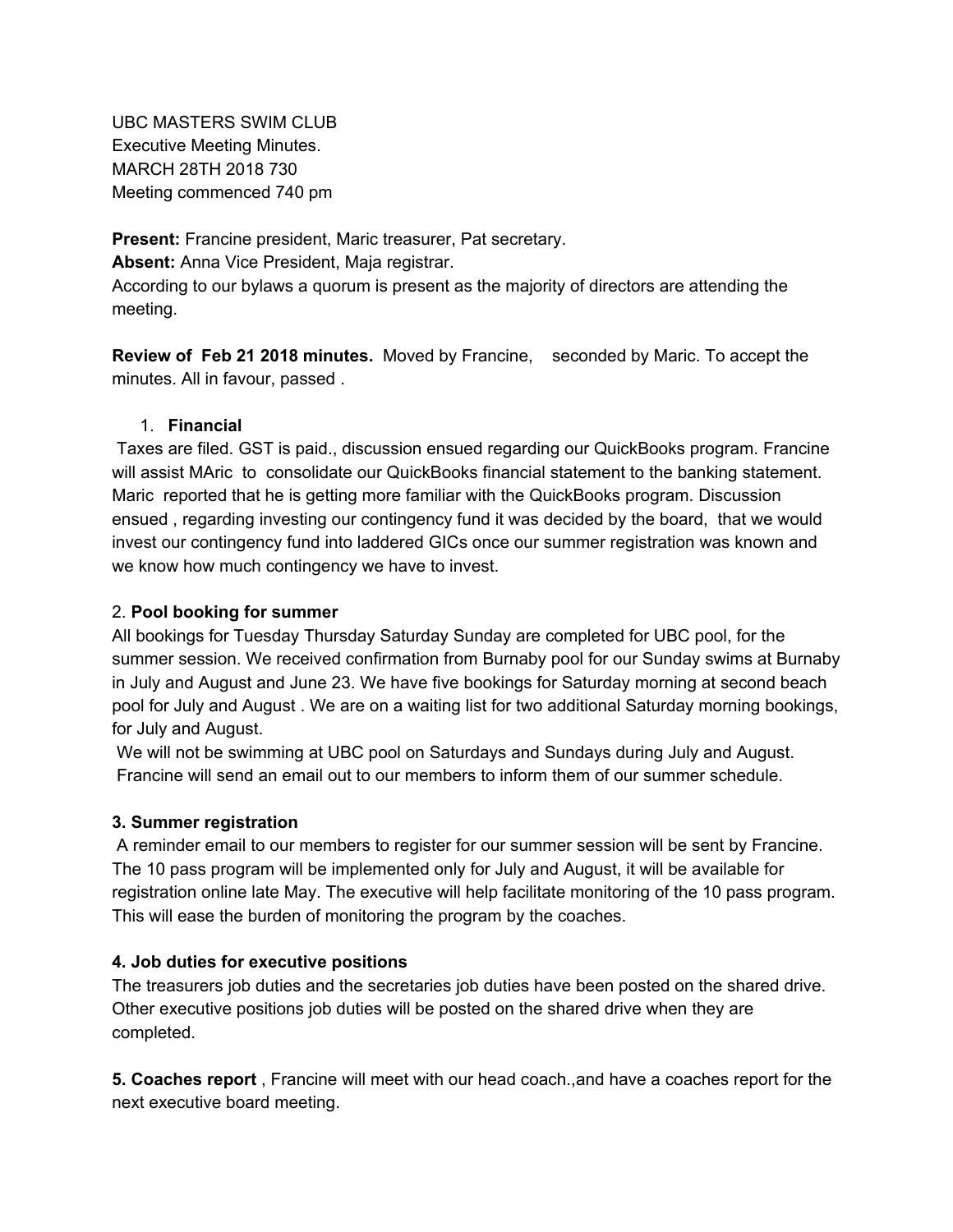# **6. Update regarding pool communication.**

The board has received no communication from the pool., regarding our proposed new fee schedule nor regarding our request for advertising on the new LED board.

### **7. Summer social.**

Due to the underwhelming response we received for our Christmas social the board decided that a summer social was not a good use of our resources, however we will encourage last minute informal gatherings after practice ,especially on our Saturday and Sunday morning practises in the summer ,to encourage our members to get to know one another. We will also spend our time encouraging our members to enter into swim meets as an attempt to facilitate socialization opportunities and encourage team spirit.

### 8. **member issues** ,

We received a number of comments regarding the use of flippers during workouts. The board has decided to remind our members of lane etiquette as issues regarding flippers are primarily Lane etiquette issues. We encourage only the use of swimming type flippers, and not large diving fins as they are too disruptive for the workouts and can be dangerous for other swimmers.

# **9. Lane allocation any issues , swim times?**

Our current allocations seem to be appropriate and we have received very little negative feedback regarding our new swimming times on the weekends.

# **10. Analysis of summer session for next meeting in aug re: fee strategy .**

The vice president had suggested a review of our fee structure for our different sessions. Since she is absent from this meeting we will defer this item for the next meeting. The board generally agreed that a review of how we divide our fees should be done.

# **11. April byng booking**

The board agreed to book lord byng pool, for the Saturday April cancellation. Francine will send an email to Anna advising her to book the pool for that cancellation.

#### **12.coverage during vacations ,**

It has come to the attention of the board that both the president and the vice president are away at the same time , on 3 to 4 occasions during the coming year. The most concerning issue regarding this, are sudden and unexpected cancellations by the pool. Francine will make sure that Jessica, the pool manager has a contact number for other executive board members in the event that we have a cancellation during their absence, so they can inform our members as soon as possible. Maric and Pat will confer with Maja on how to access our registration system in order that they can send out a group email.